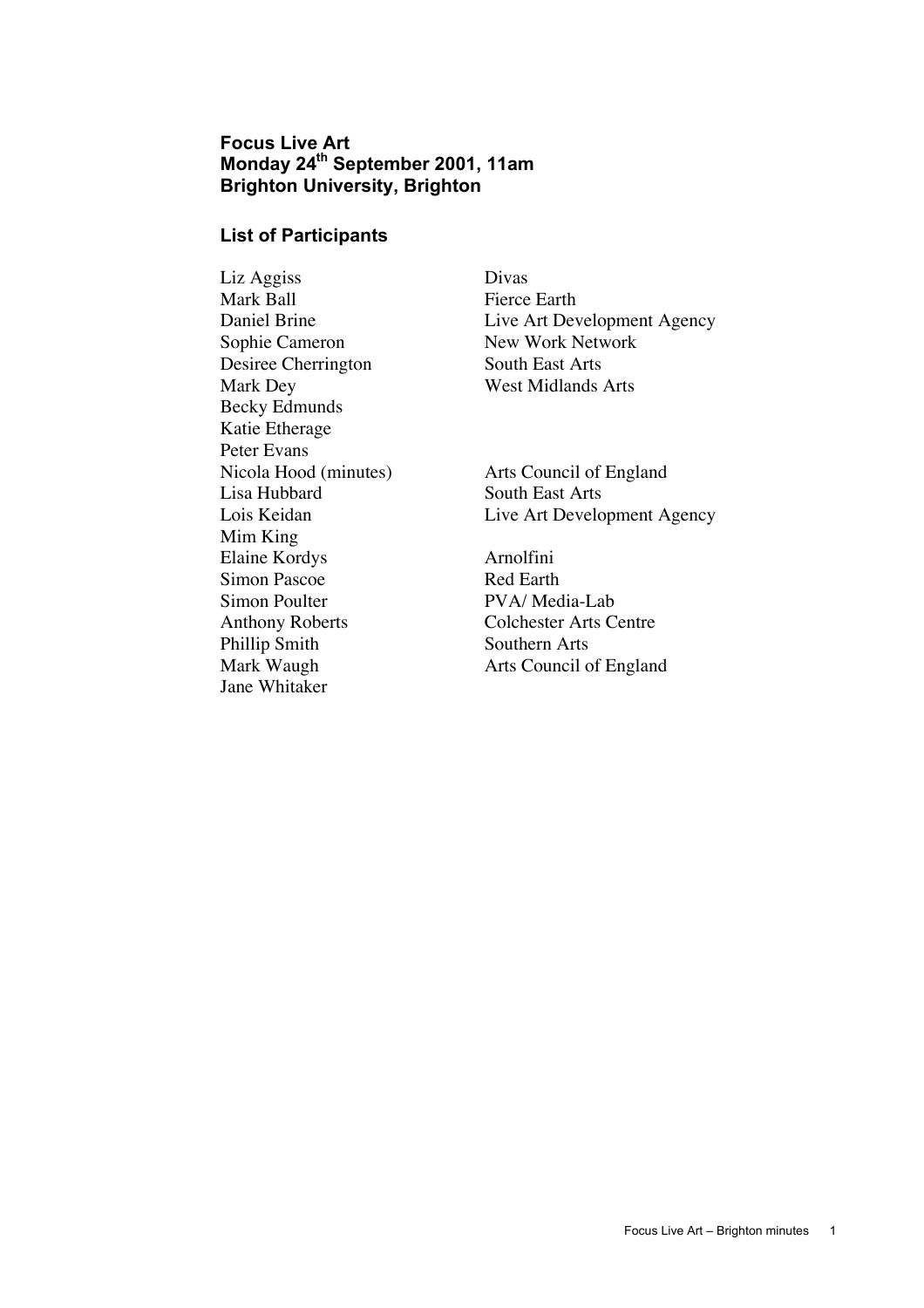#### **Minutes**

DB welcomed the participants. He noted that the meeting had come about through an informal national grouping of promoters wishing to address the uneven playing field for Live Art. He thanked the Arts Council and Regional Arts Boards for their support for the initiative. He concluded by introducing the meeting as an opportunity to think creatively about the future of Live Art.

LK introduced the aims of the day and issues/questions for discussion:

How can Live Art artists and promoters be better resourced and empowered to do what they do?

How can the perception that the needs of Live Art are at odds with funding agendas be broken down?

How can funders be persuaded to see Live Art as a solution, not a problem?

How can the flexibility and inherent artform challenges of Live Art be better and more consistently 'placed' within the funding system?

How can the arts sector become equipped to deal with hybridity and the sophistication of practices?

What strategies might be adopted towards a more even playing field across regional borders?

What strategies might be adopted that respect the differing needs of artists and that recognize that "one size does not fit all"?

#### **The potential to develop national partnerships and initiatives Mark Waugh – Arts Council of England**

MW outlined the difficulties of working with the structures of the Arts Council of England, and that he was not always able to achieve what he might want. He emphasised that just like artists and promoters, he had to work with the constraints of what is available and accessible. However, working within the funding structures allows for a rigorous negotiation of politics, and the possibility of advocating for the sector.

ACE and RAB mission statements tend to be broadly similar, but the priorities are open to drift and negotiation. This suits Live Art with its absence of fixity, and its product which is open to disappearance. The product is excitement and engagement, not "capital".

MW outlined the experience of developing the *Shooting Live Artists* scheme with the BBC and developing commissions with Studio of the North. He discussed the process of sharing values between partners, then looking to how those values might fit with each partner organisation's corporate aims, and negotiating where corporate aims don't match the shared values. He suggested that working in partnership was of increasing importance to ACE's approach.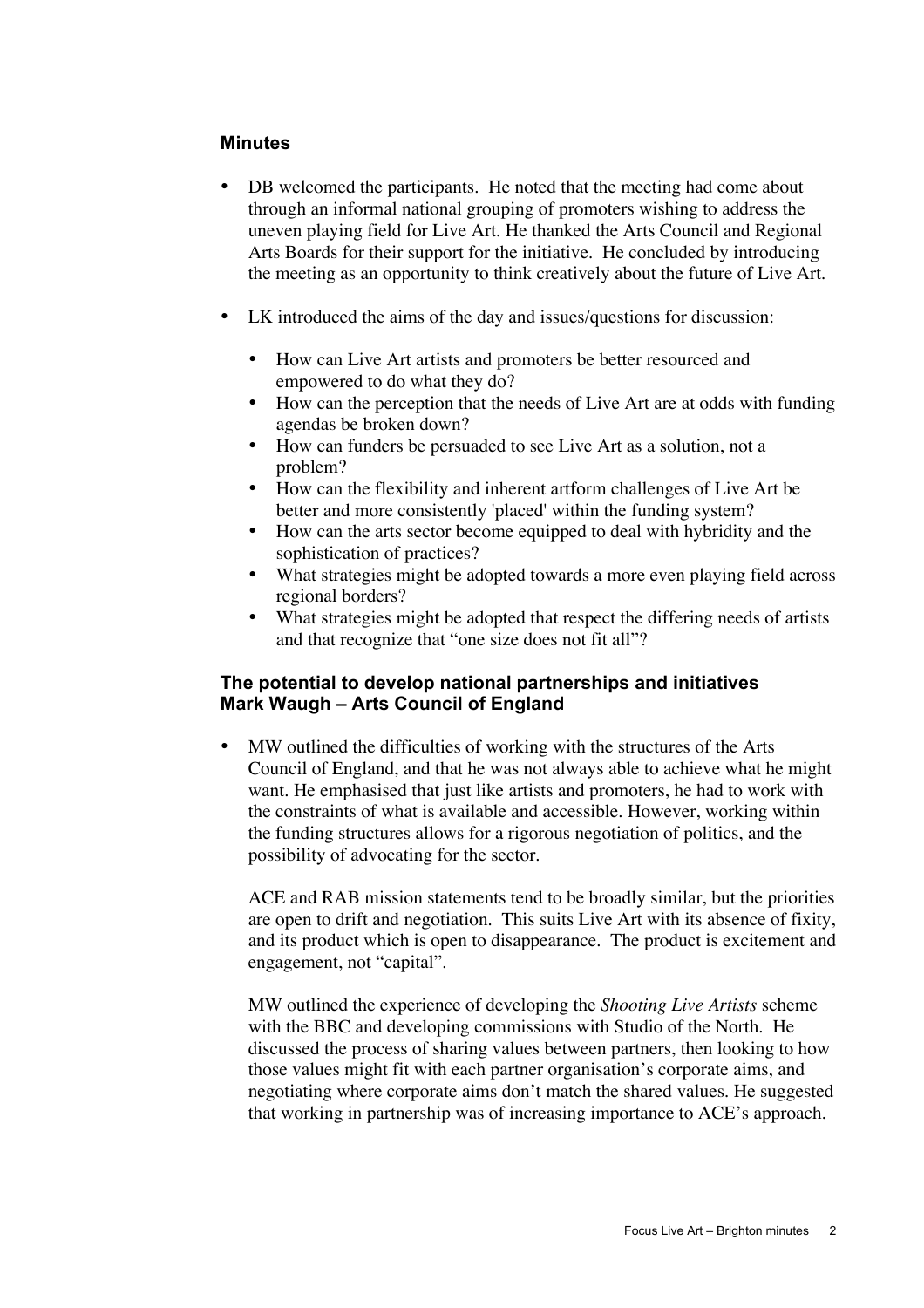MW referred to the quality of Live Art practitioners' funding applications and their clarity and sophistication when discussing work. With Live Art now placed within the Visual Arts Department of ACE, the quality of Live Art applications is impressive compared to those from other visual arts practitioners and this means Live Art is looked to as best practice.

MW cited Fierce Earth's *New Audiences Programme* project as an example of using Live Art practices to explore how non-art audiences perceive the arts are sold to them, and the sophistication of the consumer. He also discussed The New Art Gallery, Walsall working with La Ribot, and the importance of the gallery adapting its practices to allow the public permission into the unsettling and volatile aspects of Live Art. MW concluded by suggesting Live Art is well placed to ask the questions:

What are the arts? What is the philosophy of the arts? Do the arts need to engage with radical difference? Who is the public for the arts?

### **A vision for a national network of artists Sophie Cameron – New Work Network**

SC introduced the work of the New Work Network. It was initiated in 1995 to enable practitioner networking; for sharing of ideas; to facilitate support; to advocate for practitioner needs; and to provide a forum within which the voice of the artist is integral. SC highlighted that NWN recognises that its development as a network needs to happen at an appropriate pace.

SC outlined NWN's aims and events profile, and highlighted that this was an ideal forum to encourage activity and input from the participants of the meeting. NWN is currently working towards a vision for a national network of artists. It is a national and inclusive organisation, both artist and sector led. It aims to develop positive links with funding bodies, and is a small fixed-term funded client of ACE.

SC highlighted a few of NWN's recent activities - including:

*Live Late Review*. Peer assessment events linked to festivals. *The Chemistry Experiment* with Arnolfini Live. A series of debates about collaboration. Collating information for the sector. Specific professional development training on areas such as documentation, administration and marketing. Mentoring scheme for artists in eXpo (EMA-funded). Advocacy.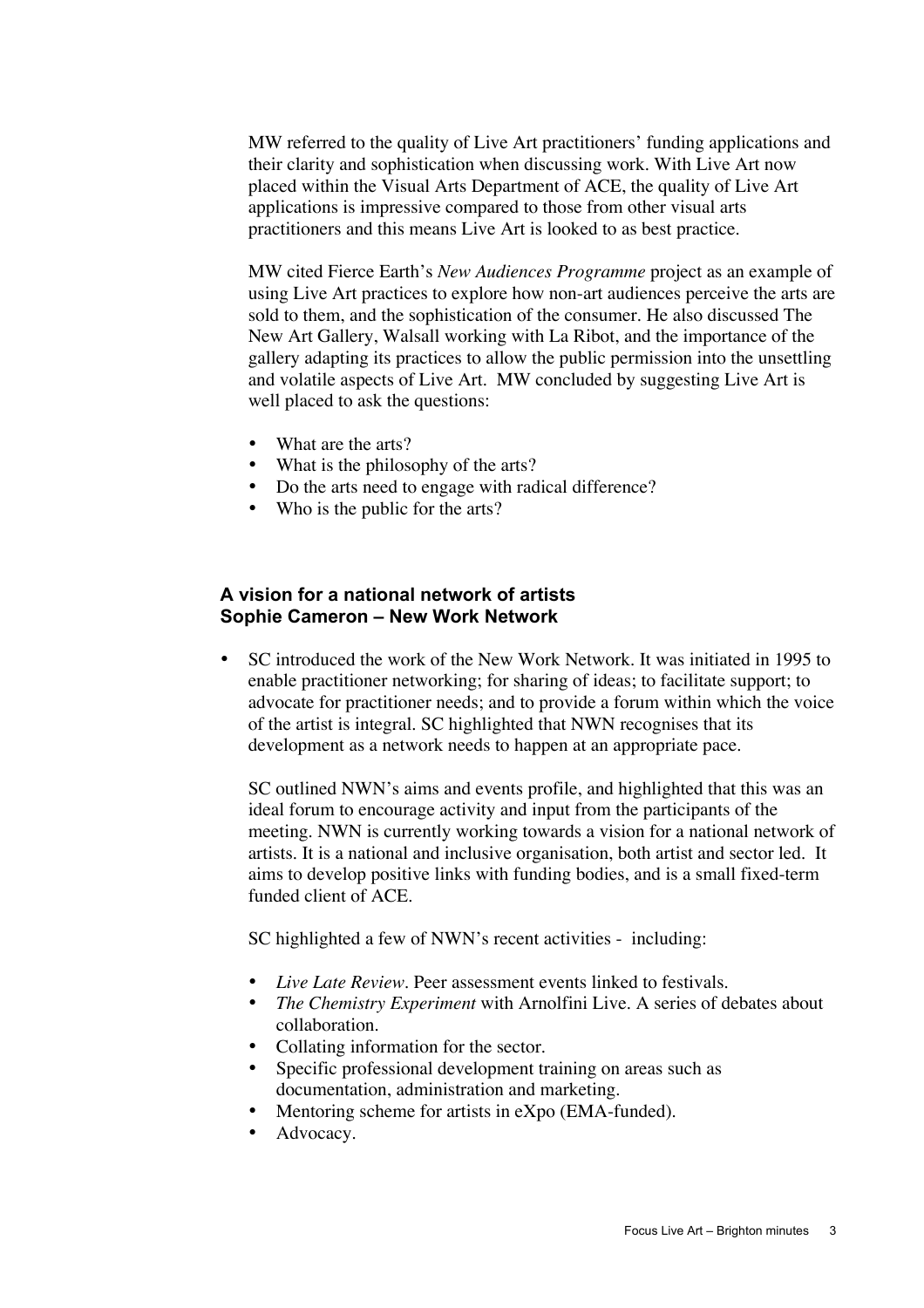NWN presence at festivals (building up the profile of NWN and increasing links with artists).

NWN is trying to create links and generate information and skills exchange for artists working within specific regions by creating regionally specific NWN meetings and then encouraging information and skills exchange between artists working within different regions. NWN aims to gather information from artists, identifying their specific professional development needs and use this information as a basis from which to form national strategy for creating relevant support structures for artists. SC highlighted the point that what is important to focus on within the network are the opportunities for members to be proactive within NWN.

LK introduced two case studies which had been selected as a means to stimulate discussion. Both case studies were drawn from outside the participating regions to provide a broader national context for discussion.

### **Case Study One Fierce Earth and West Midlands Art Mark Ball and Mark Dey**

MD noted that four/five years ago West Midlands Arts considered the question of how to populate an unpopulated landscape of Live Art within the WMA region. MD chose not to create and work with a Live Art strategy but rather to work within the agendas of theWMA corporate aims of:

Access Creative ambition Profile of the Arts **Resources** 

These aims were analysed in relation to Live Art and the question arose as to why audiences were not engaging with interdisciplinary practice. To address this,WMA adopted a two pronged approach:

The question of venue. Where would an audience go to view live work? Which venue would be able to host touring shows? There was the need to identify a venue that WMA already had a relationship with and that covered a diverse area of practice. It needed to be one that they were already supporting covering a diverse area of practice and have the opportunity to work across several platforms. For these reasons Warwick Arts Centre was selected.

The question of support agency. The need to identify an organisation that would enable and encourage artists' practices to develop and grow. Fierce Earth was selected as it already had a history as a promoter and working with Live Artists. Fierce Earth was actively involved as a promoter, hosting an annual festival, and providing advice for artists.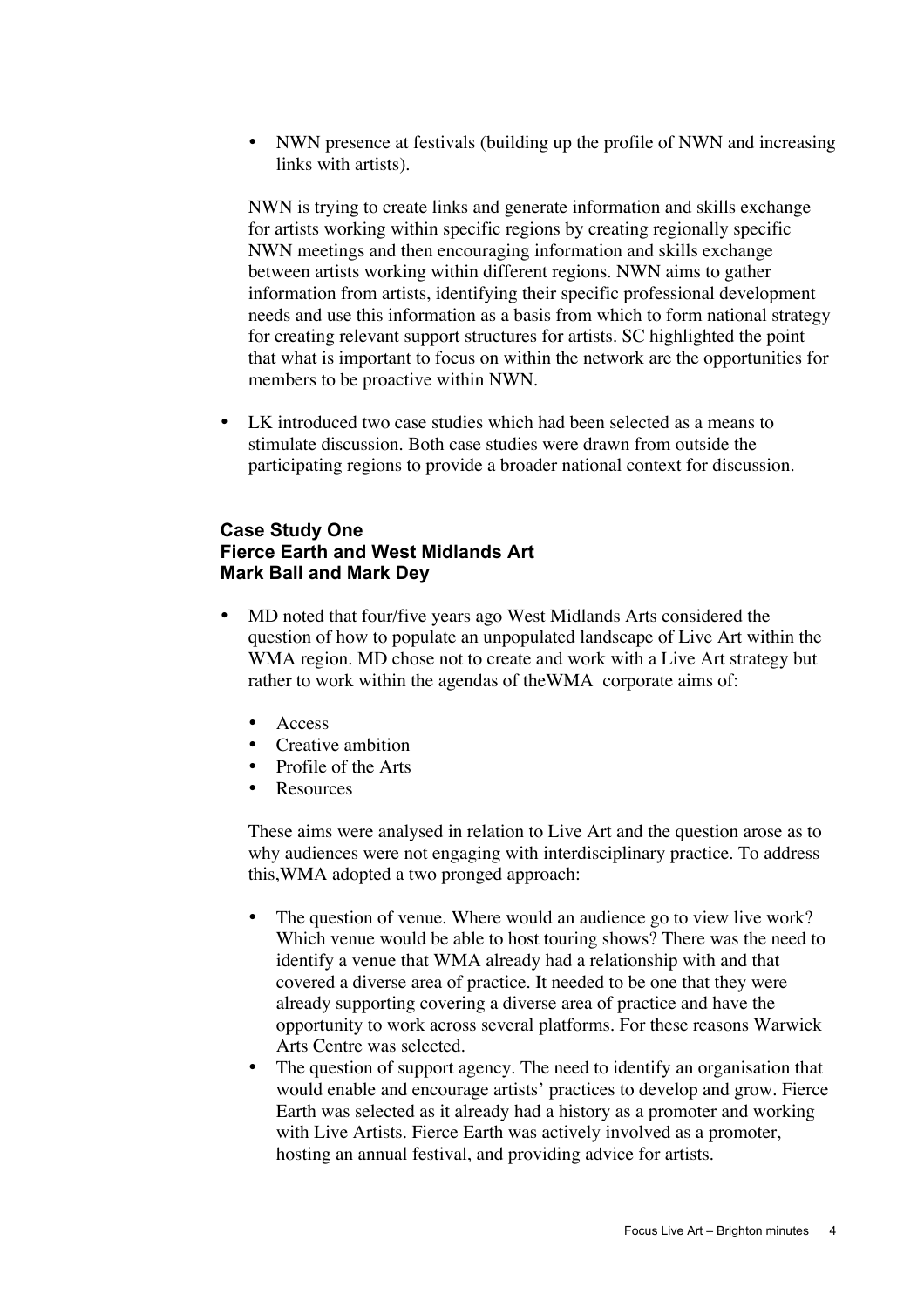The first activity was to conduct an audit of activity within the region to act as a benchmark of the areas of activity. The relationship between Warwick Arts Centre and Fierce Earth then generated an area of focus and critical mass within the region. It provided an arena for artists to discuss their practice and also offered networking opportunities and teaching around Live Art and in turn encouraged artists to stay in the region and develop their practice.

Fierce Earth aims:

Provide basic information and advice service for artists and students. Provide professional developing schemes for artists (mentoring) Provide specific support to Warwick Arts Centre with programming and marketing advice.

Facilitate a Higher Education promoters group for those operating within the region.

Raise the profile of Live Art

Develop venues/promoters/programmes and partnership programming Offer shadowing opportunities

Audience development which is interested in the hybridity of practice

### **Case Study Two Colchester Arts Centre**

AR introduced himself as the Director of Colchester Arts Centre, a space that plays host to a mixed programme of events ranging from Live Art to Indie Rock gigs. The artistic policy is biased towards new work and innovation.

To date the region does not possess a great deal of Live Art activity and it was noted that there are few promoters engaging with this practice within region. AR agreed that the audit conducted by WMA appeared to be a useful model to adopt to conduct an area of research into this area to map the areas of activity.

AR was responsible for organising, 'Charge', a small festival at Colchester Arts Centre which included Lone Twin, Lisa Wesley, Philip Warnell and Otiose and Mark Jeffreys. AR was also responsible for the tour 'Crikey, Moses, Blimey' which toured to Cambridge, Stanford Arts Centre and the ICA working with artists, Peter Evans, Stacey Makishi, Lone Twin and Philip Warnell. AR noted that this was a useful model of how to develop successful regional tours within limited means ('Crikey, Moses, Blimey' had a touring budget of £2000).

Colchester Arts Centre received £45K from EEA last year and this budget has now been increased to £65K and EEA has asked Colchester Arts Centre to develop the presence of Live Art within the region but they have not been prescriptive about the direction to be taken.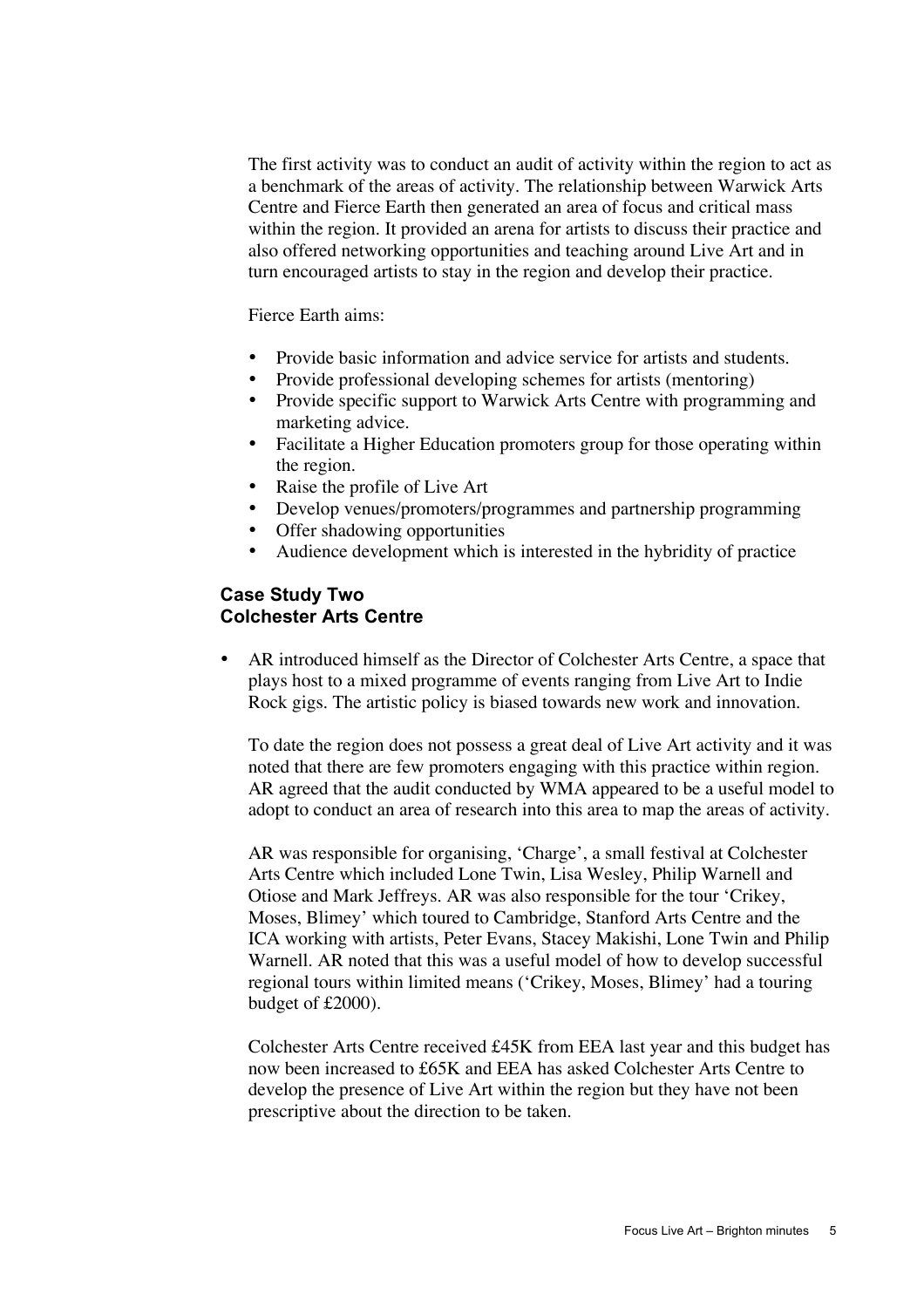#### **Discussion**

### **How can we work collectively towards building a more effectively resourced and empowered Live Art sector across the country?**

Delegates were asked to submit what they felt might be key challenges for discussion. LK welcomed the meeting back from lunch and outlined the issues that had been identified:

The role of Higher Education -higher education (artists and critical framework) -in relation to audiences

The sustainability of careers -from emergent to established

Partnerships/Networks/Collaborations/Information -Interdisciplinary -Regional/National -Infrastructure

The nature of practice: many forms  $=$  many sites/venues  $=$  many funding approaches

Short term thinking -the role of R&D -sustained policy/practice & provision -agenda led funding

Advocacy/representation -ourselves -audiences -funders

Talent drain -for region -for sector

Developing a practice -training -right to fail -process vs product -context

Venues/promoters/facilitators -supporting artists -presenting work (incl. national & international)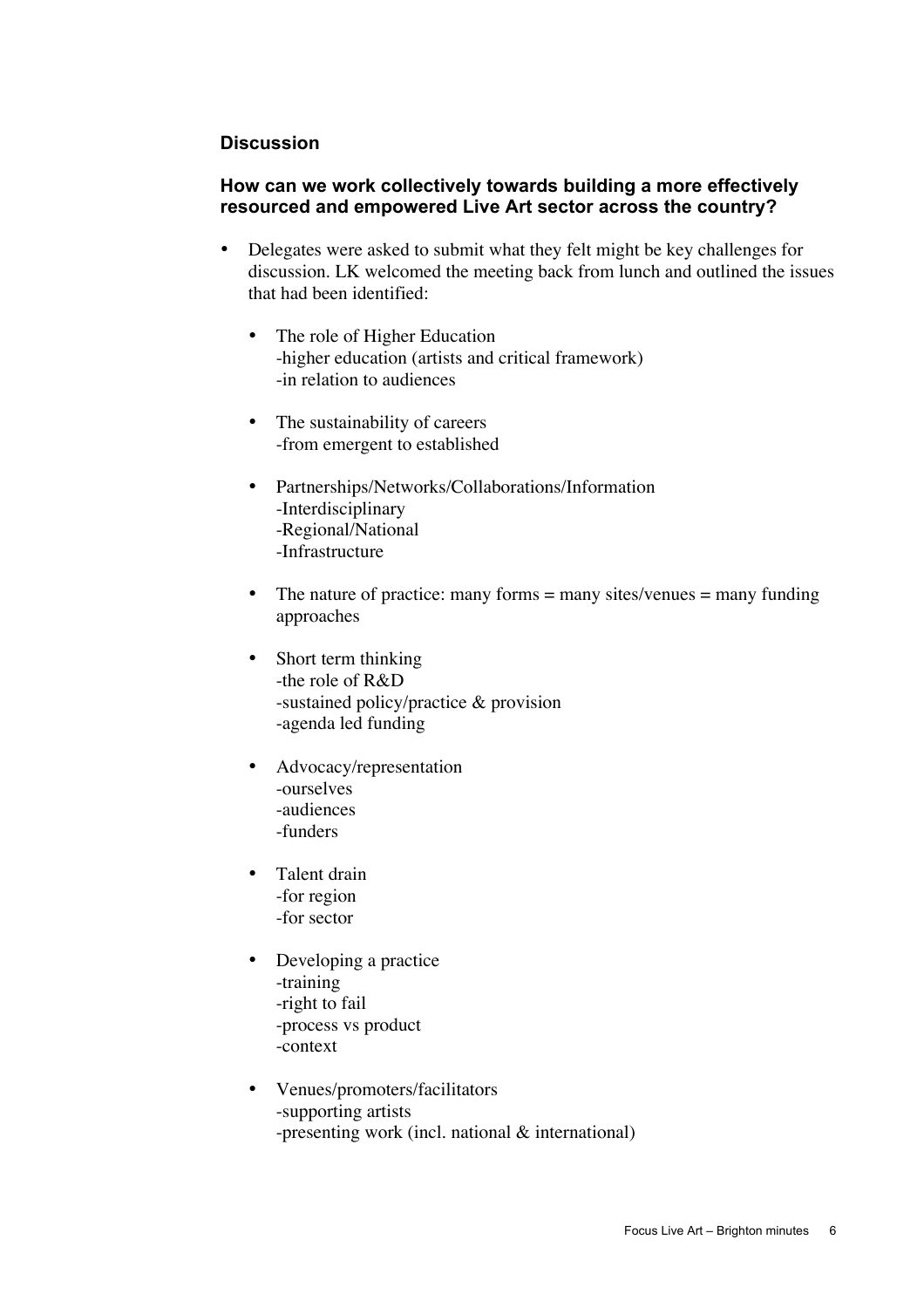The question of audiences

Individual/organisational development

Practical/social agendas vs. civil liberties

The challenge of new media.

#### **Regional groups, report back and summary**

Everyone was asked to divide into regional groups to look at some or all of the challenges and to discuss possible solutions in relation to their own practice, their region and the wider sector.

# **South East Arts**

The focus of discussion was centred on:

Venues **Education** Career sustainability

The group focussed on the idea of approaching an established guest curator/visiting promoter (e.g. The Arnolfini) to organise and promote a Live Art festival within the region. This was perceived as a necessary move because there is no one recognised as a 'champion' for Live Art within the region.

The question of establishing a link with Brighton Festival was discussed and it was agreed that a Live Art festival would need a separate strand and it's own identity but that Brighton Festival should be considered as an opportunity to build on as it is a recognised and established festival.

There was some discussion surrounding the geographical issues and the fact that Brighton is in close proximity to London.

There was discussion around the need to identify a specific venue for Live Art within the region as there is currently the issue of working in isolation and there is the need to view work. It was agreed that there was the need to claim back a dedicated space for Live Art within the region. There was some discussion around the idea of organising a platform for artists to showcase their work.

SEA will be holding a further meeting '100°C' with a wider practitioner group in November.